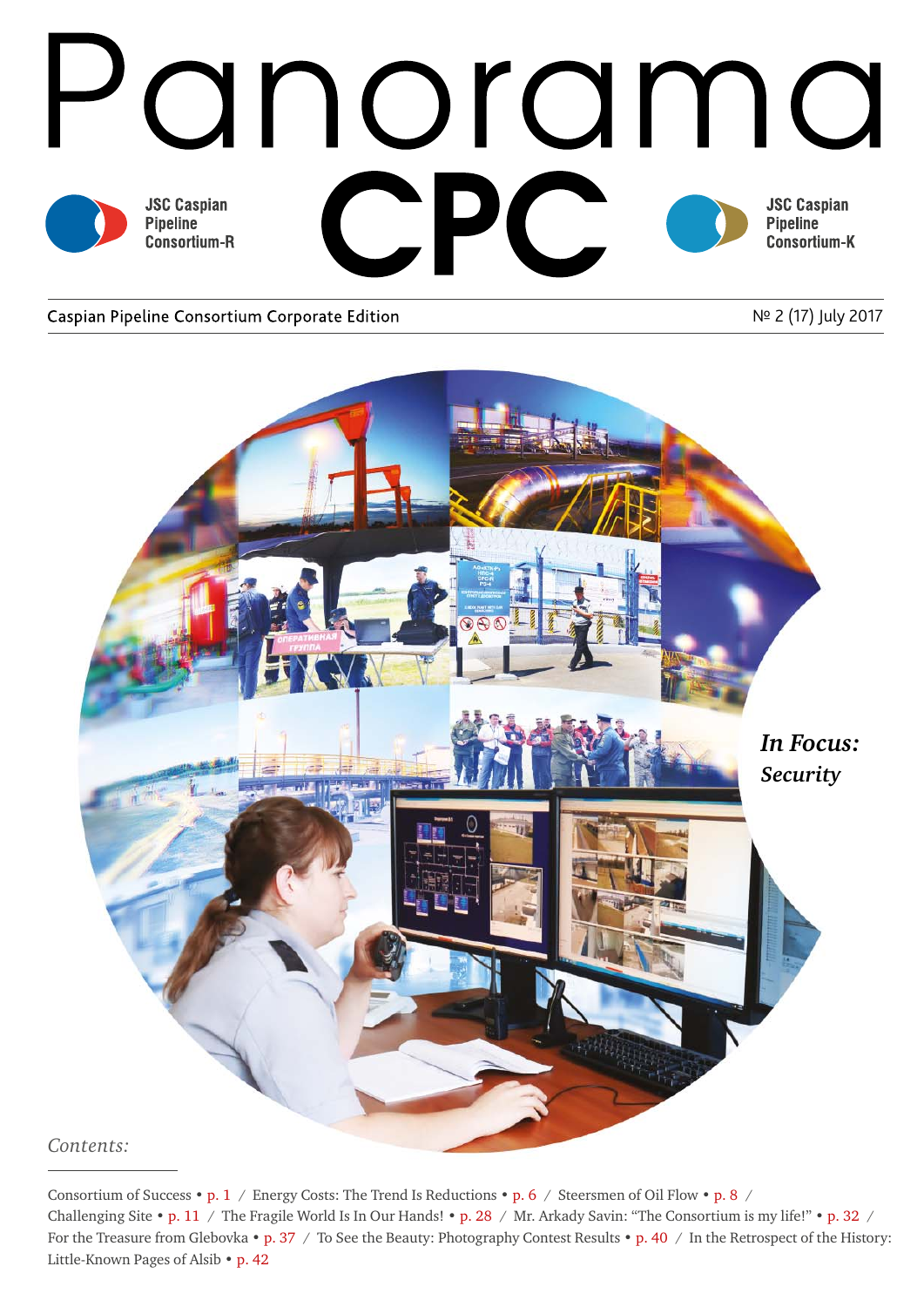## **CONTENTS**

| IN THE FIRST PERSON                        | <b>Consortium of Success</b>                | 1  |           |              |
|--------------------------------------------|---------------------------------------------|----|-----------|--------------|
| <b>EVENT</b>                               | "The permission for the start is granted !" | 2  |           |              |
| <b>OPERATIONS</b>                          | Energy Costs: The Trend Is Reductions       | 6  |           |              |
|                                            | Steersmen of Oil Flow                       | 8  |           |              |
| <b>EXPANSION PROJECT</b>                   | <b>Challenging Site</b>                     | 11 |           |              |
| THE WAY IT WAS                             | The April Shutdown                          | 14 |           |              |
| <b>SECURITY</b>                            | For the Company's Smooth Operation          | 16 |           |              |
|                                            | To Be Ready For Any Challenges              | 21 |           |              |
| <b>ECOLOGY</b>                             | Save and Protect                            | 27 |           |              |
|                                            | The Fragile World Is In Our Hands!          | 28 |           |              |
|                                            | In Our Common Interests                     | 30 |           |              |
| <b>CPC OLD STAGERS</b>                     | "The Consortium is my life!"                | 32 |           |              |
| <b>THANKS TO CPC</b>                       | For the Treasure from Glebovka              | 37 |           | $\mathbf{u}$ |
| <b>CORPORATE LIFE</b>                      | To See the Beauty                           | 40 | $C_2 + I$ |              |
| IN THE RETROSPECT OF THE<br><b>HISTORY</b> | Little-Known Pages of Alsib                 | 42 |           |              |
| <b>TRAVEL</b>                              | A Country of Three Seasons                  | 44 |           |              |
| <b>ABOUT VITAL THINGS</b>                  | <b>Saving Together</b>                      | 48 |           |              |
|                                            |                                             |    |           |              |

QUOTE OF THE ISSUE

*"*Each person is responsible to all and for all.*"*

 $\overline{\phantom{a}}$  $\overline{\phantom{a}}$ 

 $\overline{\phantom{a}}$ 

Fyodor Dostoyevsky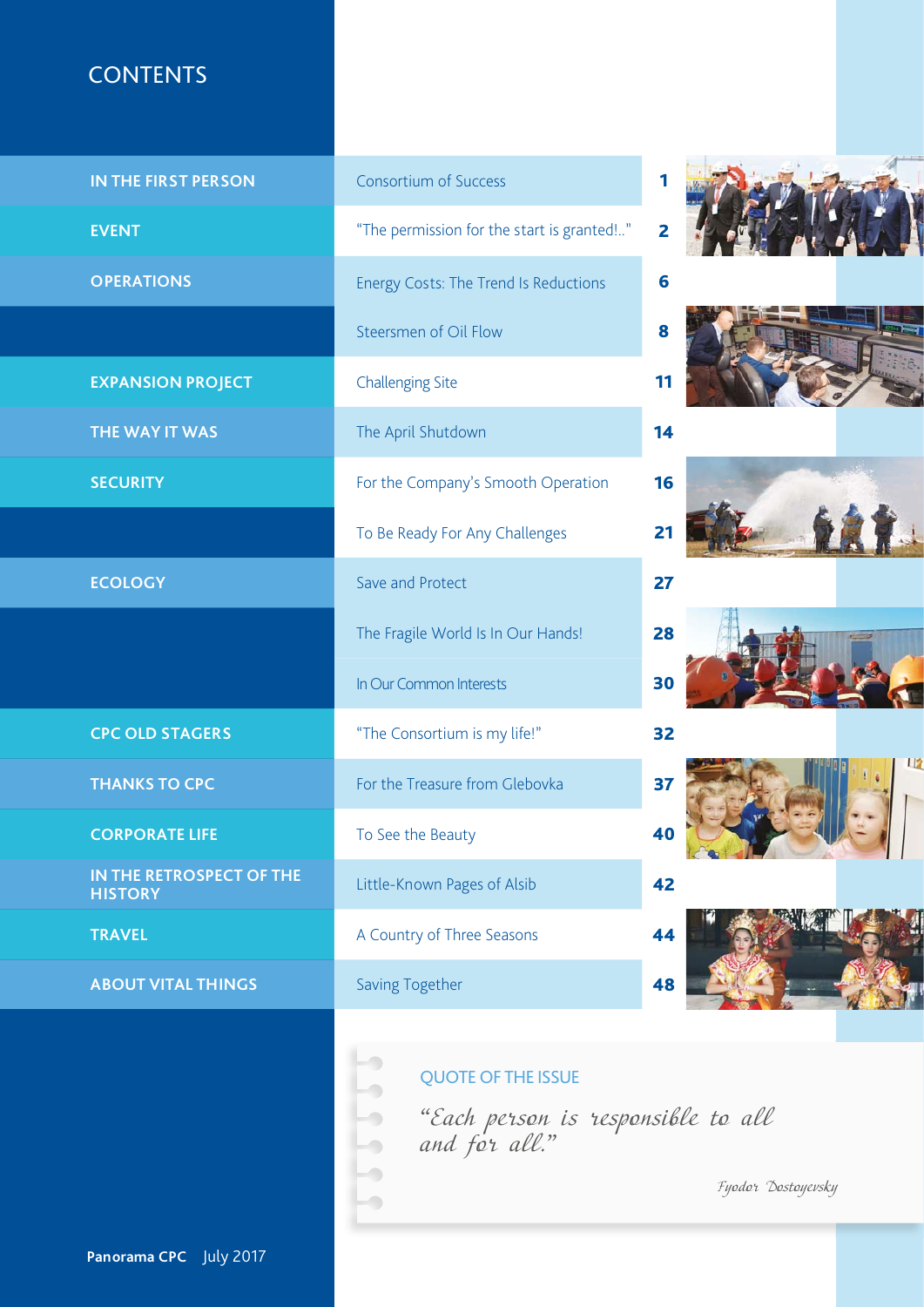

Therefore, many companies are more often thinking about implementing their own corporate pension plans. It is both a tool to increase HR brand value, a way of long-term motivation of the employees, and an arm in a struggle for skilled workers. Such program is also a means for employees to save money for retirement without much effort, and confidence in the employer.

#### **OPTIMAL STRATEGY**

Employees of enterprises can make contributions jointly with the employer: It has recently become the most frequent option of the corporate pension schemes. A non-state pension fund, i.e. the administrator of the program, makes pension investments, which brings additional income to the savers.

How does the corporate pension scheme work in CPC-R? In the Caspian Pipeline Consortium-R, the corporate pension program has been in effect since 2009. The employees join the program two years after they have got an employment in the Company. Every three months the Company transfers corporate pension contributions to the Non-State Pension Fund in favor of the program members. The amount of the corporate pension contribution depends on the employment period of each member in the Company and ranges from 3 to 5 % of his/her basic salary. SAFMAR, the Non-State Pension Fund in Moscow, acts as the administrator.

In addition to the corporate pension program, CPC-R employees have the opportunity to make voluntary contributions to their personal pension accounts with NSPF SAFMAR. If the amount of the voluntary contribution of an employee is equal to or exceeds 4 % of his/her basic salary, the Company additionally increases its contribution by 1 %.

**The Corporate Pension Program** is a set of activities developed individually for each company with regard to its needs, potential and specifics. Such program allows for combining present-day social policy, effective financial and personnel management, and tax mitigation. In most cases, a non-state pension fund acts as the administrator of the corporate pension programs.

 $\overline{\phantom{0}}$  $\overline{\phantom{0}}$  $\overline{\phantom{a}}$  $\blacksquare$  $\overline{\phantom{a}}$  $\overline{\phantom{a}}$  $\bullet$  $\overline{\phantom{a}}$  $\overline{\phantom{0}}$  $\bullet$  $\overline{\phantom{a}}$  $\overline{\phantom{a}}$ 

The corporate pension program is the optimal strategy in terms of long-term savings: saving little by little, and pile up a fortune over long run. ■

> *by Irina Aleyeva, Executive Manager NSPF SAFMAR, JSC*

# **Why do we need a corporate pension scheme?**



Convenient savings tool



Tax exemptions

Favorable terms of service